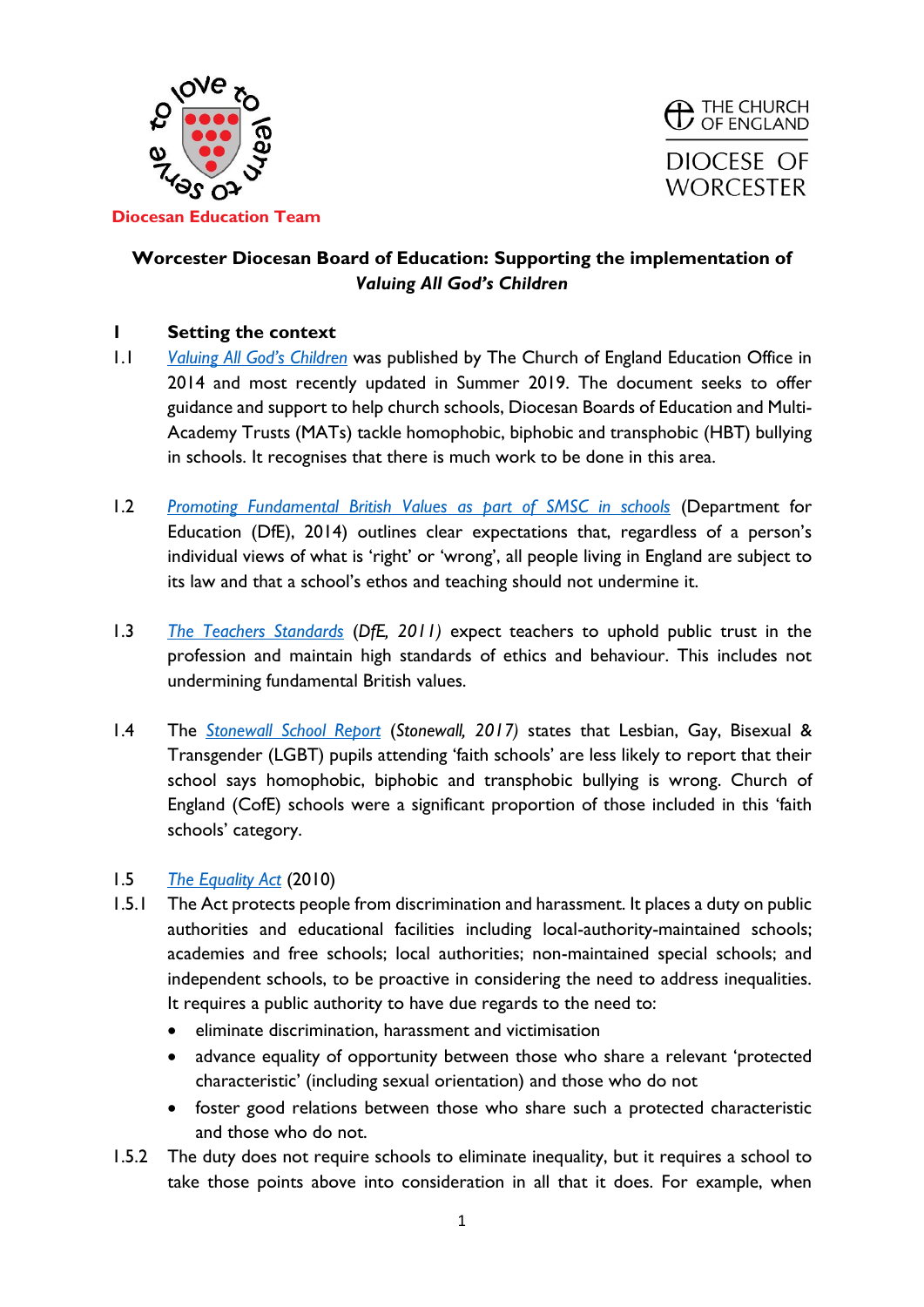



developing a policy or making decisions a school must assess whether there are implications for people with a protected characteristic.

- 1.5.3 Compliance with the equality duty will enable schools better to tackle prejudice and promote understanding. Non-compliance could lead to schools failing to prevent the negative effects of prejudice and discrimination on children.
- 1.5.4 Schools must, under the Act, have due regard to eliminate harassment and foster good relations, i.e. must address bullying and prejudice related incidents, not only by responding when an incident occurs but also by taking steps to put into place policies which try and prevent those incidents from occurring or escalating.
- 1.5.5 The focus of a school is best located within its inclusive ethos. However, to ensure the safety of pupils and to reinforce the authenticity of the school's ethos it is important to promote a strong anti-bullying stance, making explicit the unacceptability of racist, disablist and homophobic, biphobic and transphobic remarks. Schools should be alert to all groups who are particularly vulnerable to bullying including Looked after Children (LAC) and children with Special Educational Needs & Disabilities (SEND).
- 1.6 We must be clear about the Church of England teaching. The Church of England **does**  welcome people of either sex, any sexual orientation or any gender identity: **Do we show that welcome in our Church Schools?**
- 1.7 The Church of England teaches that all are welcome. We must make sure our schools welcome and include all, following the example of hospitality expressed by Jesus. By affirming all children, we build self-esteem and establish a sense of belonging. Welcoming includes providing opportunities to discuss issues to do with self- esteem, gender identity and sexuality as is appropriate to the age of the children.
- 1.8 Church schools have at their heart a belief that all children are loved by God; are individually unique; and that the school has a mission to help each pupil to fulfil their potential. Homophobic, biphobic and transphobic bullying alongside all forms of bullying is a factor that can inhibit a pupil's ability to feel safe and have a secure foundation for learning. Church schools have a particular duty to implement the measures to combat it.
- 1.9 We expect our schools to have a curriculum which meets the requirement of the law - in this case as given in the *Equality Act* (2010) - to prepare our pupils for life in modern Britain. This means having a curriculum which teaches about difference in a positive way, whether about disability, gender assignment, or LBGT matters.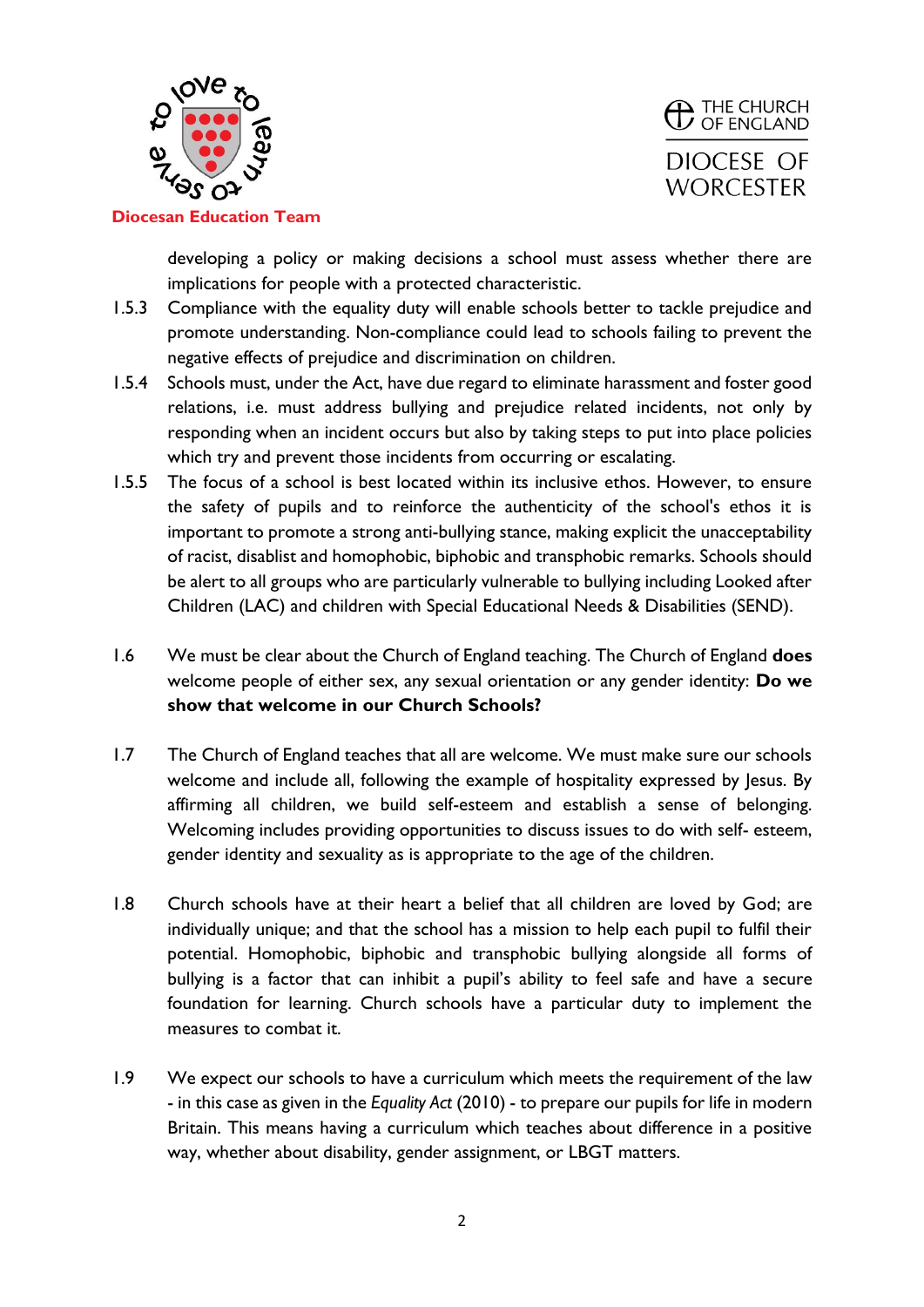



- 1.10 We want to ensure that the CofE schools in our diocese are supported well to address these issues. This guidance intends to prompt Church of England schools to seriously address this issue and to challenge schools to ensure that they work towards a consistently welcoming culture for all pupils under the biblical teaching 'to love your neighbour as yourself'.
- 1.11 Leaders, including governors, of Diocese of Worcester CofE schools should be committed to ensuring they build a school culture and community where all staff members and all pupils feel confident and supported in challenging homophobic, biphobic and transphobic bullying.
- 1.12 Governors and Academy Trustees / Directors should take responsibility for monitoring and evaluating the effectiveness of anti-bullying strategies (including curriculum, policies and school vision and ethos) and ensure that regular reports about instances of bullying and pupil/adult wellbeing are part of the cycle of meetings.
- 1.13 Challenging bullying is more than addressing bullying incidents. It is about providing wider opportunities in school life to understand difference, preventing bullying happening. It is also about ensuring that schools support young people's mental health, including supporting young people to grow in resilience.
- 1.14 The Church of England teaches that all people are made in the image of God.
- 1.15 Both within and out of the wider Christian community, people have strong opinions and beliefs on matters of sexuality and gender identity with many disagreeing with one another. There are many differing views amongst Christians. This may be particularly noticeable if dealing with pupils whose backgrounds are from countries where homosexuality is illegal or viewed very negatively.
- 1.16 Whatever an individual's feelings may be, the Diocesan Board of Education holds the view that church schools are required by law to prepare pupils for life in a pluralistic British society, where it is possible to identify in different ways with respect to gender and sexuality and to express that in relationships. As state-funded schools, we must abide by this law. To do this well means talking about equality issues with our children and young people.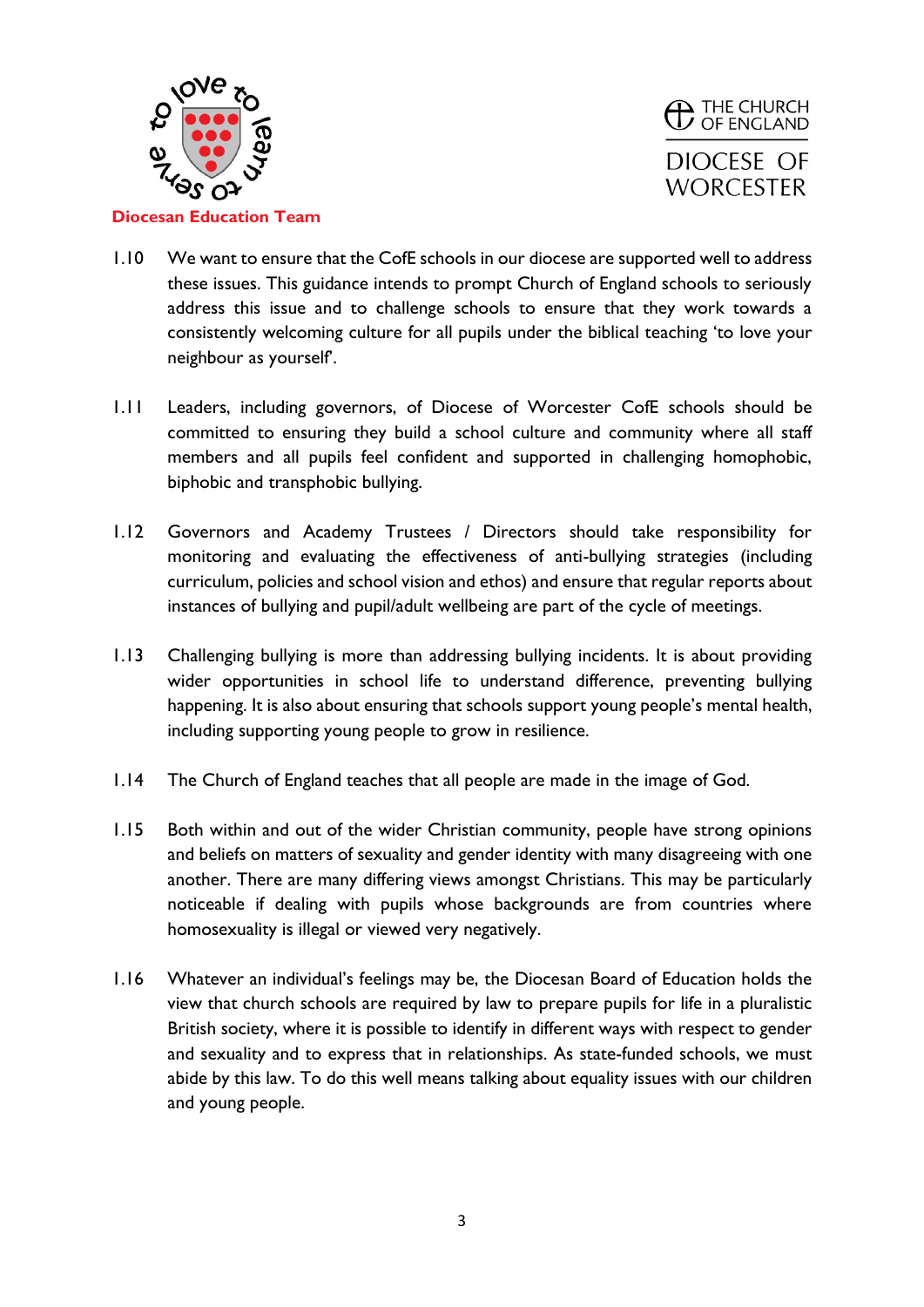



- 1.17 In our schools we will find people with a range of views about these matters. None of this counters the school's aims or ethos. However, expressing hatred, hostility or acting in ways to demean others is unacceptable.
- 1.18 In talking about acceptance of difference and providing curriculum opportunities for exploring differences, it should be mentioned that same-sex relationships and parenting are a fact of some people's lives. For children with homosexual family members, this will be a signal of recognition that will encourage self-esteem. This should also be the case for transsexuality.
- 1.19 It is recommended that all Governing Boards have a nominated lead member on safety and behaviour, which will include homophobic, biphobic and transphobic bullying.
- 1.20 **All** staff should be trained to recognise and understand how to challenge all types of bullying including homophobic, biphobic and transphobic language and behaviour.
- 1.21 Headteachers need understanding and agreement to deliver this curriculum. The headteacher needs to be fully supported by the Governing Board and the local church, i.e. authorised ministers and clergy. If this is difficult then the Diocesan Director of Education (DDE) is available to support further discussion.
- 1.22 The Diocesan Education Team are able to signpost school leaders to other schools that may have experience of particular matters relating to HBT bullying or related issues.
- 1.23 It may be that a school wishes to look at the wider issues of challenging inequality and builds a programme which challenges all inequalities (including homophobia) and introduces children to all sorts of 'difference'.
- 1.24 It is the Diocesan Board of Education's aspiration that a welcoming, inclusive agenda positively impacts the *whole* school community and not only the children and young people. Governing Boards are encouraged to reflect on this when determining *all*  policy.
- 1.25 As appropriate curriculum needs to be planned and resourced, staff need to be trained. There is a helpful list of resources available to provide support to schools in *[Valuing](https://www.churchofengland.org/sites/default/files/2019-07/Valuing%20All%20God%27s%20Children%20July%202019_0.pdf)  [All God's Children](https://www.churchofengland.org/sites/default/files/2019-07/Valuing%20All%20God%27s%20Children%20July%202019_0.pdf)* (Church of England Education Office, 2019, pp. 38-40).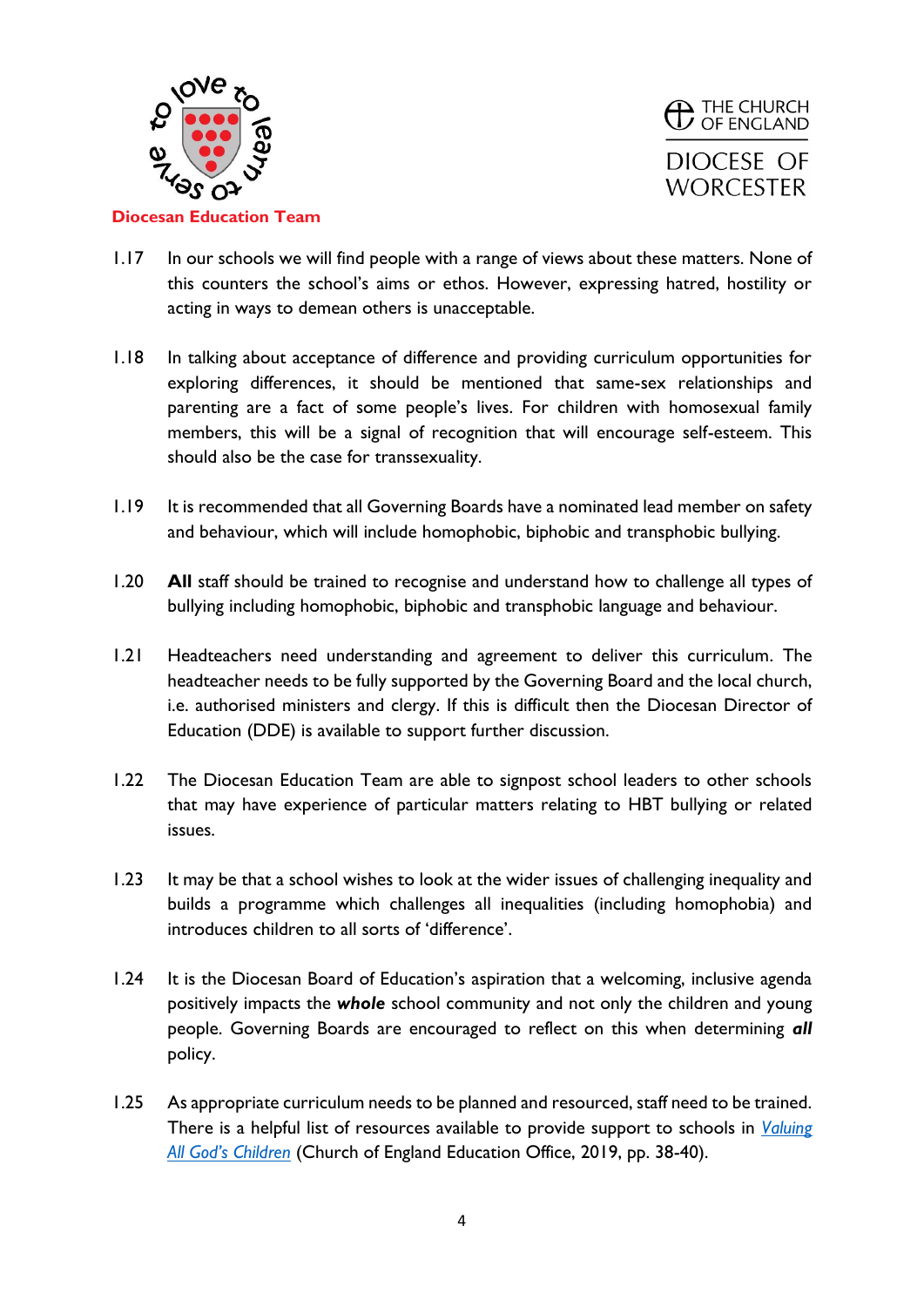



## **2 Diocesan Board of Education's initial questions for schools to consider:**

- What does welcoming all, and being inclusive look like, in terms of those with Special Educational Needs, those of different ethnicities, those of different genders, those who would identify as or are homosexual, bisexual or transsexual?
- How can our school be a place where different views on these issues (as in (a) above) are aired and honoured?
- How are we proactive in considering the need to address inequalities?
- How do we have due regard to eliminate discrimination, harassment and victimisation?
- How do we advance equality of opportunity between those who share a relevant 'protected characteristic' (including sexual orientation) and those who do not?
- How do we foster good relations between those who share such a protected characteristic and those who do not?
- Do we, when developing a policy or making decisions, assess whether they may have implications for people with a protected characteristic?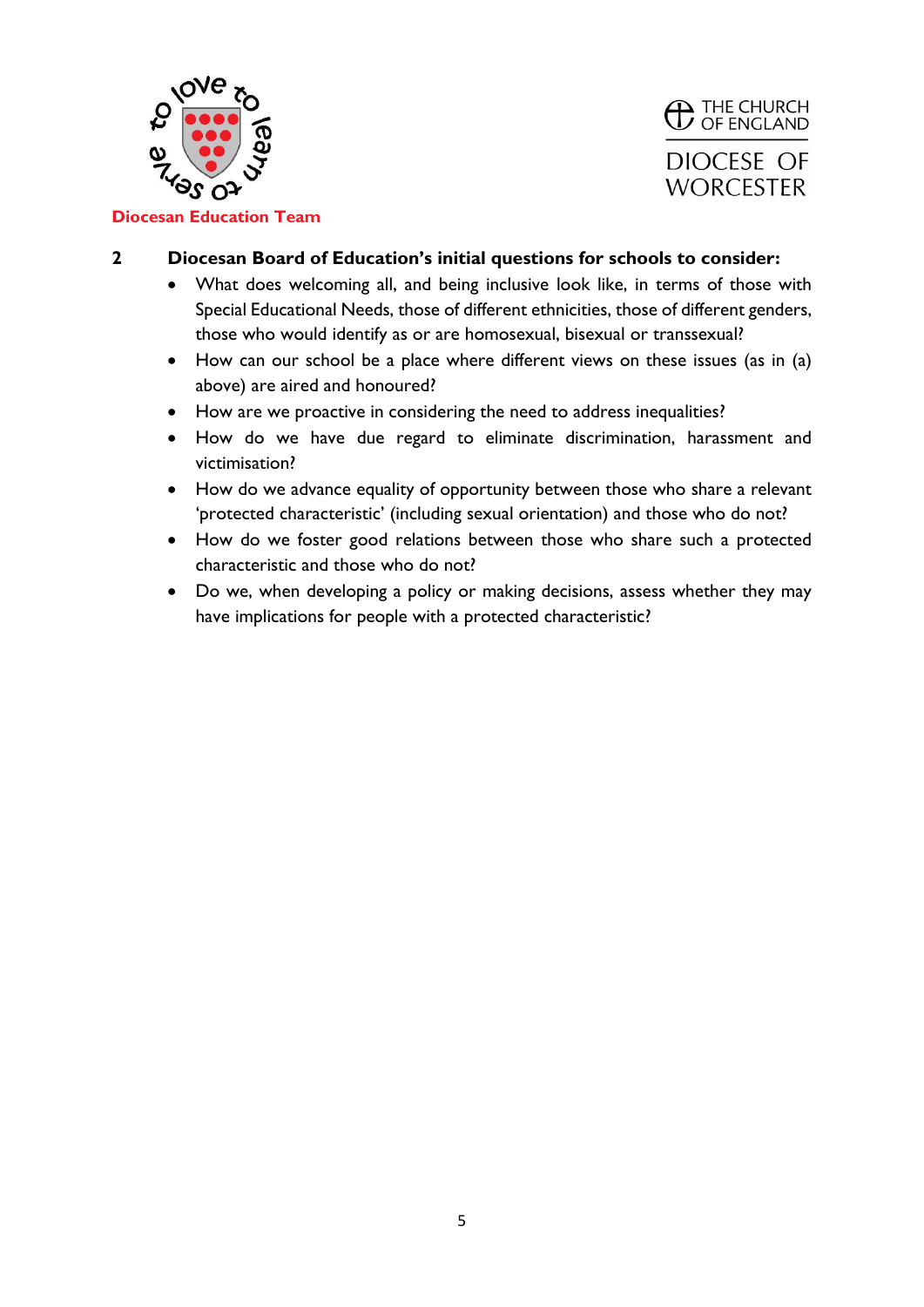



## **Common questions and possible answers**

Schools have found it helpful to develop a script to support staff in answering questions and may find the following useful in preparing their own script.

The following suggested answers are based upon those found in *No Outsiders in our school* by A. Moffat (Routledge, 2016). This book is highly regarded by Educational Psychologists and informs the 'No Outsiders' project.

- **Q How do I explain what 'gay means to my child** (*or any other term, adapt the answer as appropriate using these sentence phrases)?*
- **A** 'Gay' is when a man loves a man. 'Lesbian' is when a woman loves a woman. 'Bisexual' is when a person can love both men and women. 'Transgender' is when a person feels different from the body they were born into; we were all assigned a gender at birth and sometimes, when we get a bit older, we may feel differently about that.
- **Q But brothers love brothers and sisters love sisters and my dad loves my brother, does that make them gay?**
- **A** Where two brothers love each other, it does not mean they are gay. This is a different kind of love. We may love our mum, but we do not want to marry our mum. Some people grow up and fall in love with a person of a different gender; some people grow up and fall in love with a person of the same gender; and some of those people may want to get married.
- **Q What do I say when my son comes home and asks, 'how can two men love each other'?**
- **A** You say, people are all different. Some men do love other men. In the UK, two men or two women can get married in the same way that a man and a woman can get married in civil law. Many people choose not to get married, but to live together in loving, faithful and committed relationships.

## **Q Why are we teaching about being gay in a Christian school when the Bible says it is wrong?**

**A** The Bible teaches us that everyone is made in God's image and so demands our respe4ct. There are different views about the Bible's teaching in relation to human sexuality. We understand that this presents a tension for you and that there is an ongoing debate about how Christian ethics are applied. However, the Church of England teaches that gay people are welcome in. People of the same sex cannot get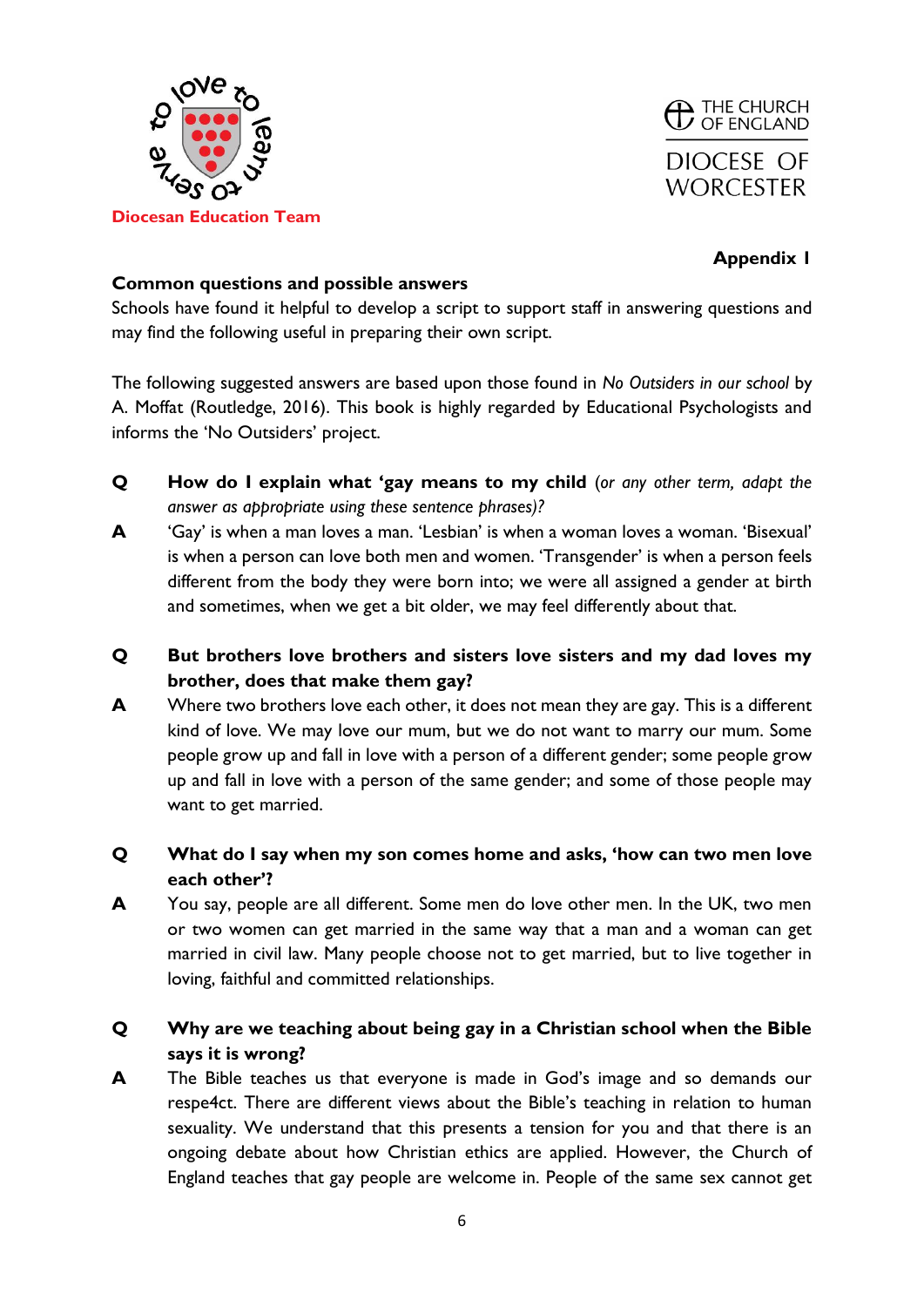



married in a church in the Church of England. Christians have different views about whether gay and lesbian people should be able to get married in church.

We are teaching children about the world around them. We are preparing them for life in Britain where society is diverse, and they are going to meet different people as they grow up. Our aspiration is that children can engage critically with a breadth of viewpoints in a way that demonstrates respect for the individuals who hold them. We recognise that people have different views and we respect your view and those of people from other faith backgrounds, or of no faith.

The Church of England's *[Vision for Education 'Deeply Christian, Serving the Common Good'](https://d3hgrlq6yacptf.cloudfront.net/5f2144e1c592d/content/pages/documents/1594051766.pdf)* (Autumn 2016) states this:

*Healthy religious plurality recognizes deep differences in religion, belief, and worldview, understands the history that has led to the present situation, and creates settings where there can be ongoing negotiation in which the diversity of voices is taken seriously (p.5).* 

## **Comment I want my child withdrawn from the lessons**

**A** The law says you cannot remove your child from these lessons. You can withdraw from Religious Education (RE), or sex education lessons. These are not sex education lessons, or RE. They are not one-off lessons; the ethos of being inclusive is part of our whole school. It is all around our school. It is not possible to shield children from our school ethos.

## **Comment You are teaching my child to be gay and I do not like it**

**A** We are not teaching your child to be gay. We are teaching your child not to be afraid of difference and to be kind and welcoming to all. Reading a book (*or talking about…)* cannot make a child gay. Visiting a farmer does not make a child a farmer. Visiting a different place of worship does not convert the child.

# **Comment As a teacher I do not agree with it and do not want to teach about it.**

**A** I understand and respect your viewpoint. However, as a school we are required to prepare our children for life in modern Britain, and in the UK, it is legally accepted that individuals are, for example, gay or transgender, and that such individuals have rights that are upheld in British law. We are preparing our children to meet people who will be different from themselves, where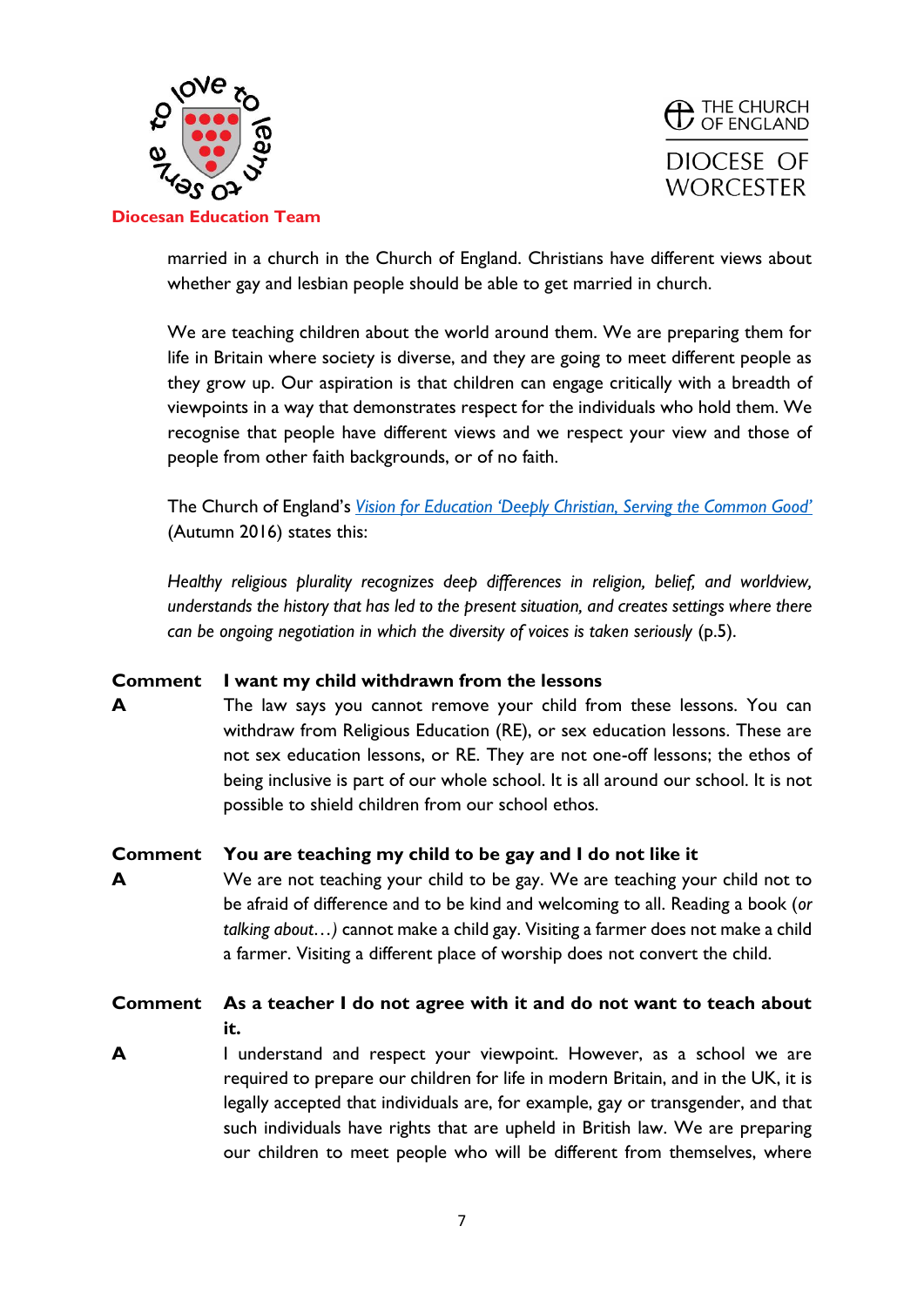



society is diverse. They need to be able to understand the law of the land they live in.

In the *Teacher Standards,* it talks about upholding public trust in the profession and maintaining high standards of ethics and behaviour, within and outside school. This is done by:

- showing tolerance of, and respect for the rights of others
- not undermining fundamental British values, including democracy, the rule of law, individual liberty, and mutual respect
- having tolerance of those with different faiths and beliefs, ensuring that personal beliefs are not expressed in ways which exploit pupils' vulnerability, or in ways which might lead them to break the law.

In some instances, teachers can withdraw from RE, but this is not RE and so you do not have the right to withdraw from teaching this.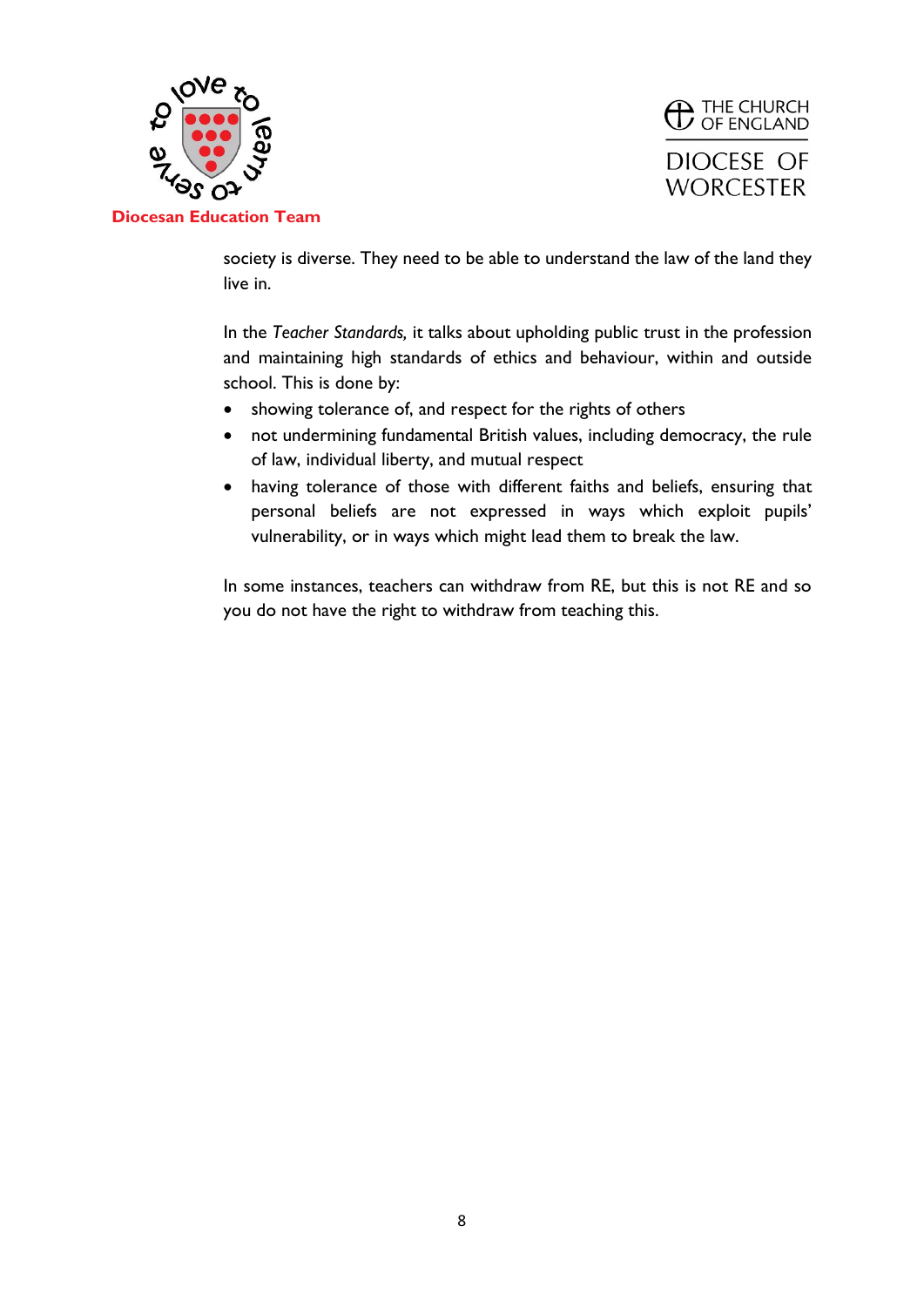



## **Responding to verbal bullying comments**

- a) Develop a whole school approach to deal with these situations
- b) Agree your wording
- c) Train your staff
- d) Tailor our responses to the age of the child

#### An example:

#### *Establish understanding:*

*'What do you mean by ………?' Or 'Do you know what this means ………?'*

## *Explain meaning:*

*'……… is a word to describe ……… not a nasty word to hurt people.'*

#### *Or*

*'……… is not a word you should be using.'*

*Or*

*'……… is a word we use to describe ………, not a nasty word to use against people.'*

## *Use empathy / put in personal context:*

*'How would you feel if someone said that to you?'*

*Or*

*'That language is really unkind to others.'*

#### *Or*

*'It is really disappointing to hear you using language that makes other people feel bad.'*

## *Link to school ethos and policy:*

*'In this school we are kind to everyone and that is important.'*

*Or* 

*'In this school we do not use language like that. We are kind and respectful to everyone.'*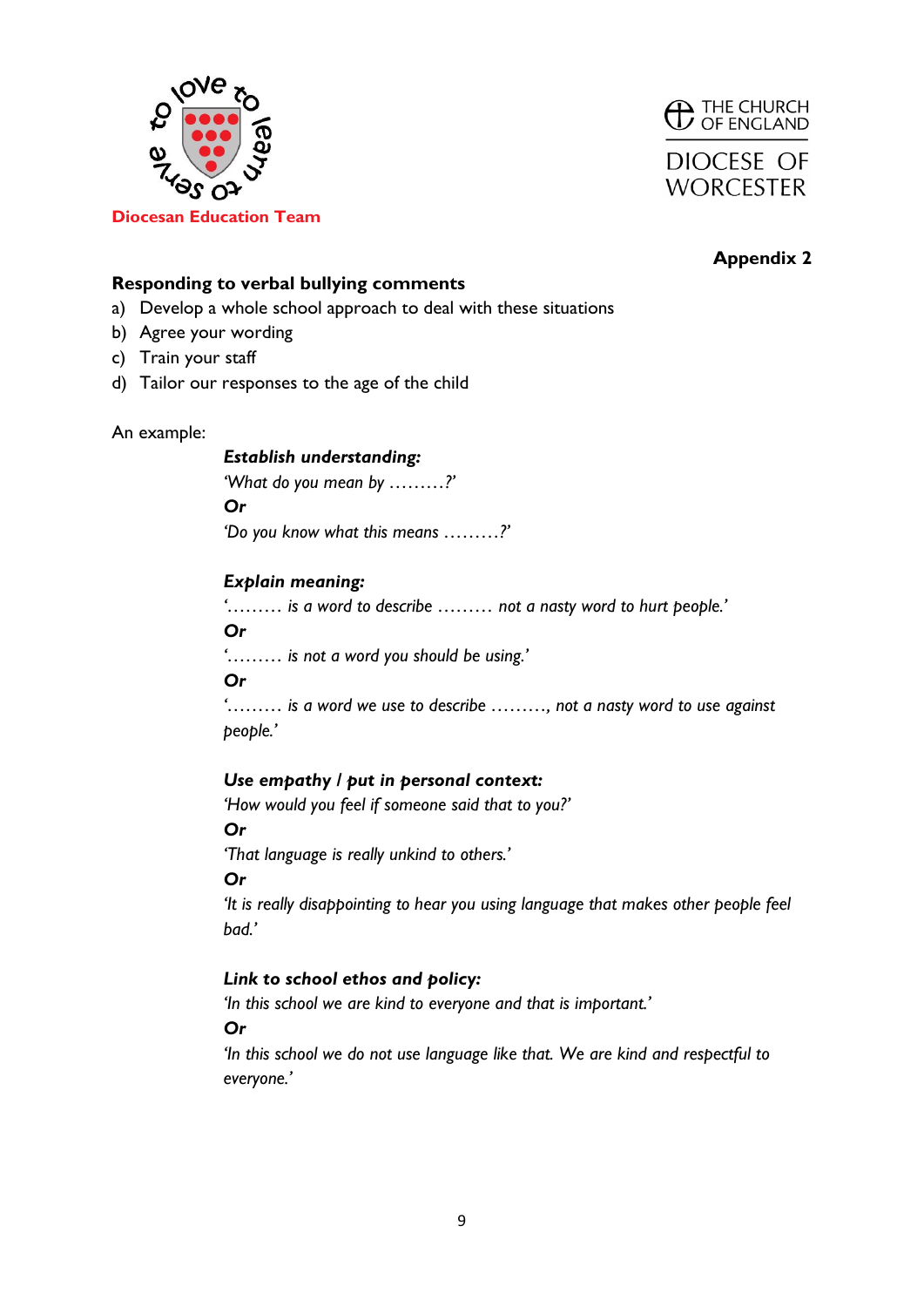



## **Scripts to support leaders with transgender issues that may arise**

**a) To parents who are concerned about a social transition of which they have not been informed because the parents of the child in question would not agree to sharing information**

"I hear and appreciate your concern. The school must protect the confidentiality of any child and a member of the LGBT community is protected by Equalities law. We sought permission to communicate with parents in the class, but this was not given.

I commit to talking face to face with any children individually, or in groups, to talk about the issue in general, but I am not at liberty to discuss any child in particular."

**b) Statement telling a class that a child in their class is going to make a social transition boy to girl**

"For some time now, your classmate xxxx has felt to be a girl in a boy's body. As some of you know xxxx has been living life as a girl outside of school. This is how xxxx feels most comfortable and as people who care for xxxx and are xxxx's friends we can show our care and support in a few ways.

xxxx and xxxx's family have decided that xxxx should be a girl at school too. xxxx will continue to be known by the same name but would like us to use 'she' and 'her' when we talk about xxxx. I hope we can all try to do that. Sometimes we will make mistakes and xxxx understands that and will be forgiving if we slip up. xxxx would like us to respect the choice she has made.

It is okay if you have some questions about this or if you would like some help to understand. Grown-ups in school are ready to help you as well as xxxx to understand and to adjust.

In our school Jigsaw (PSHE) sessions and in our worship, we have been thinking about diversity which means respecting the differences in our beliefs, physical appearance, and preferences. For xxxx this means respecting her choice to live as a girl, in our church school we respect and value everyone for who they are because God made and loves us all - each one of us special."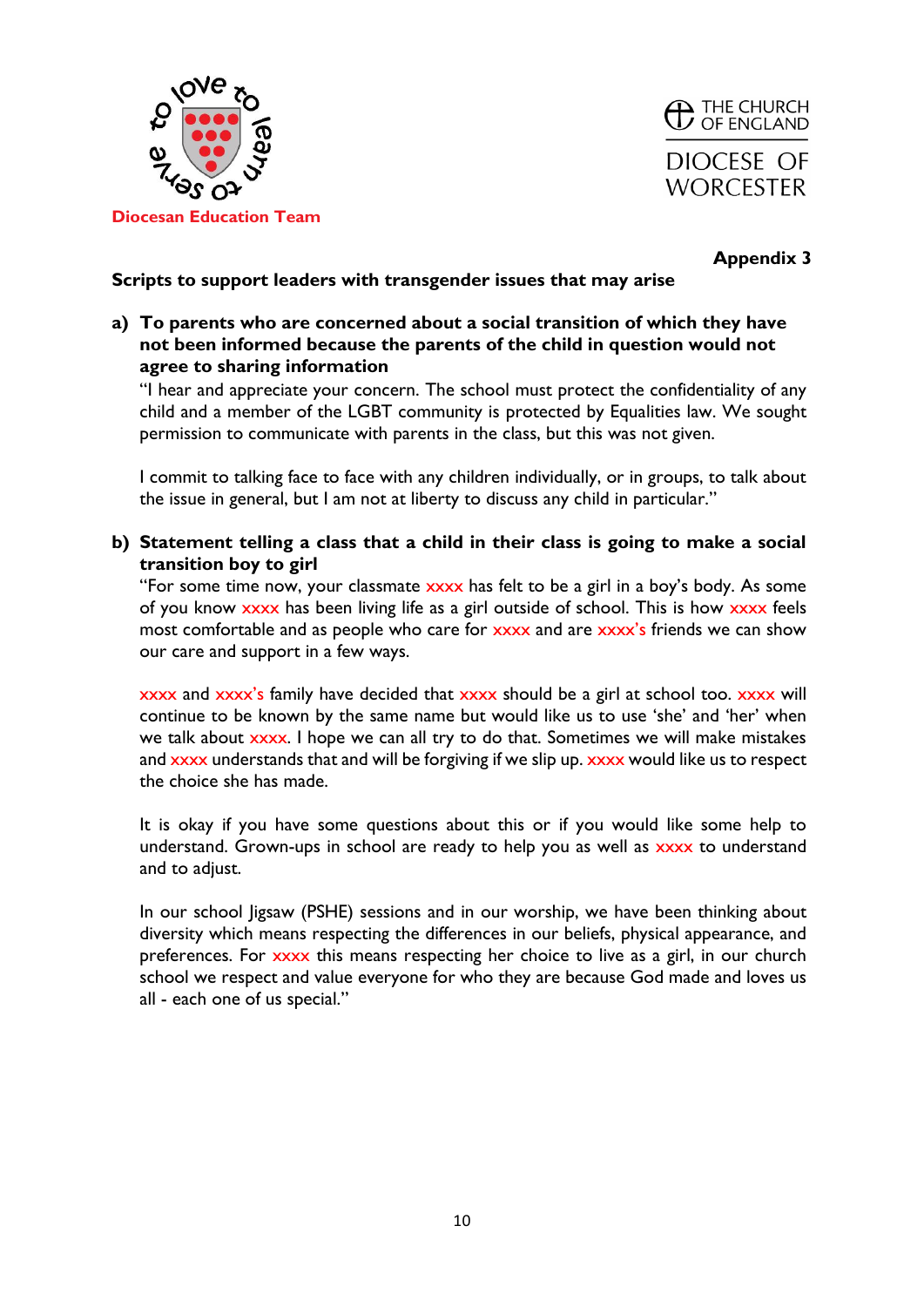



## **The Church of England & Human Sexuality**

Since the late 1980s, the Church of England has explored evolving issues relating to human sexuality, marriage, sexual orientation and gender. On these matters, the Church acknowledges a range of opinions and beliefs within its membership and leadership (reflecting differing attitudes in society generally). It recognises beyond the church, there is ongoing social, cultural, psychological and scientific investigation and research into these issues. No one body or institution can therefore claim the definitive last word on these subjects.

The Church of England strives to be faithful to its inheritance of doctrines, while seeking God's will for the present generations it serves. The classic formula of the basis of Anglican teaching is the threefold approach of Scripture, Tradition and Reason; thus, drawing on the Bible, Anglican Church practice (including its forms of worship) and our human intellect to address matters in dispute.

The Church of England's current method of publishing official teachings is through the House of Bishops via the General Synod (the elected body of the church).

\*

Currently, the main documents to emanate from the Church of England relating to sexuality sexual orientation, marriage and gender are as follows:

- *Issues in Human Sexuality*[: A Statement by the House of Bishops](https://www.churchofengland.org/sites/default/files/2017-%2010/issues_in_human_sexuality.pdf))
- *Civil Partnerships* [A pastoral statement from the House of Bishops of the Church of](https://www.churchofengland.org/sites/default/files/2017-11/House%20of%20Bishops%20Statement%20on%20Civil%20Partnerships%202005.pdf)  [England](https://www.churchofengland.org/sites/default/files/2017-11/House%20of%20Bishops%20Statement%20on%20Civil%20Partnerships%202005.pdf) (2005)
- [Report of the House of Bishops Working Group on human sexuality](https://www.churchofengland.org/sites/default/files/2018-10/gs1406-the%20way%20ahead%20-%20church%20of%20england%20schools%20in%20the%20new%20millennium.pdf) (2013) (known as the *Pilling Report* after the Chair of the group, Sir Joseph Pilling)
- *[Marriage and Same Sex Relationships after the Shared Conversations](http://www.tgdr.co.uk/documents/229P-GS2055.pdf)*: A report from the House [of Bishops](http://www.tgdr.co.uk/documents/229P-GS2055.pdf)

Key points arising from these documents and reports:

- The Church of England upholds the inherited view of marriage as being between a man and a woman.
- Acknowledges the issues around homosexuality and marriage are not easily resolved by recourse to the Bible; the scriptural interpretations are contested.
- Recognises loving, faithful relationships can take many forms.
- Acknowledges the Church needs to repent of its homophobia and distress this has caused.
- Asserts prejudice, or discrimination by the Church or church members because of sexual orientation is unacceptable. Likewise, Christians who hold traditional views about the nature of marriage and the place of sexual activity within it, should not be automatically accused of homophobia.
- The Church should continue to pay close attention to the scientific research into these issues.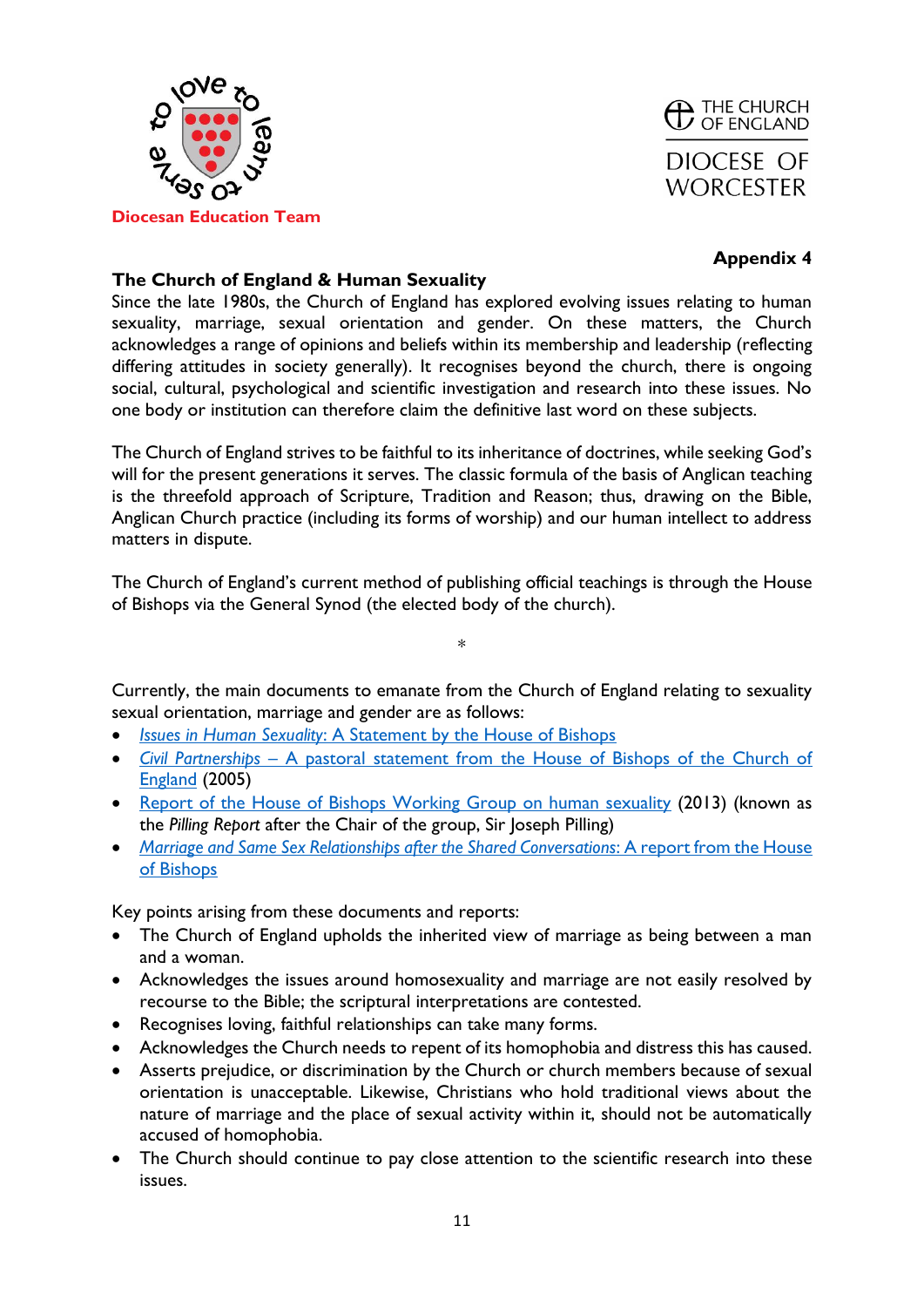



**Diocesan Education Team**

- The Church should accommodate all people, whatever their sexuality, gender, or background as people made in the image of God.
- The Church recognises that amongst its members are LGBT people and that they should have access to the life of the church and its sacraments. The Church is not able to provide services of blessing for those who enter Civil Partnerships, or same gender marriages, but calls for a prayerful and pastoral response. It is possible for clergy and other ministers to enter Civil Partnerships and to serve in the Church.
- There is a generational divide on these issues; most young people are more accepting of difference and non-traditional lifestyles.
- The Church sees a distinction between expectations of clergy in their personal lives and laity.
- The Church is committed to a process of continuing to explore the issues around sexuality, marriage and gender and will provide further guidance and teaching on these topics in the future. In 2017, the Archbishops called for the Church to explore what radical inclusion can mean in the light of the Christian scriptures and teaching.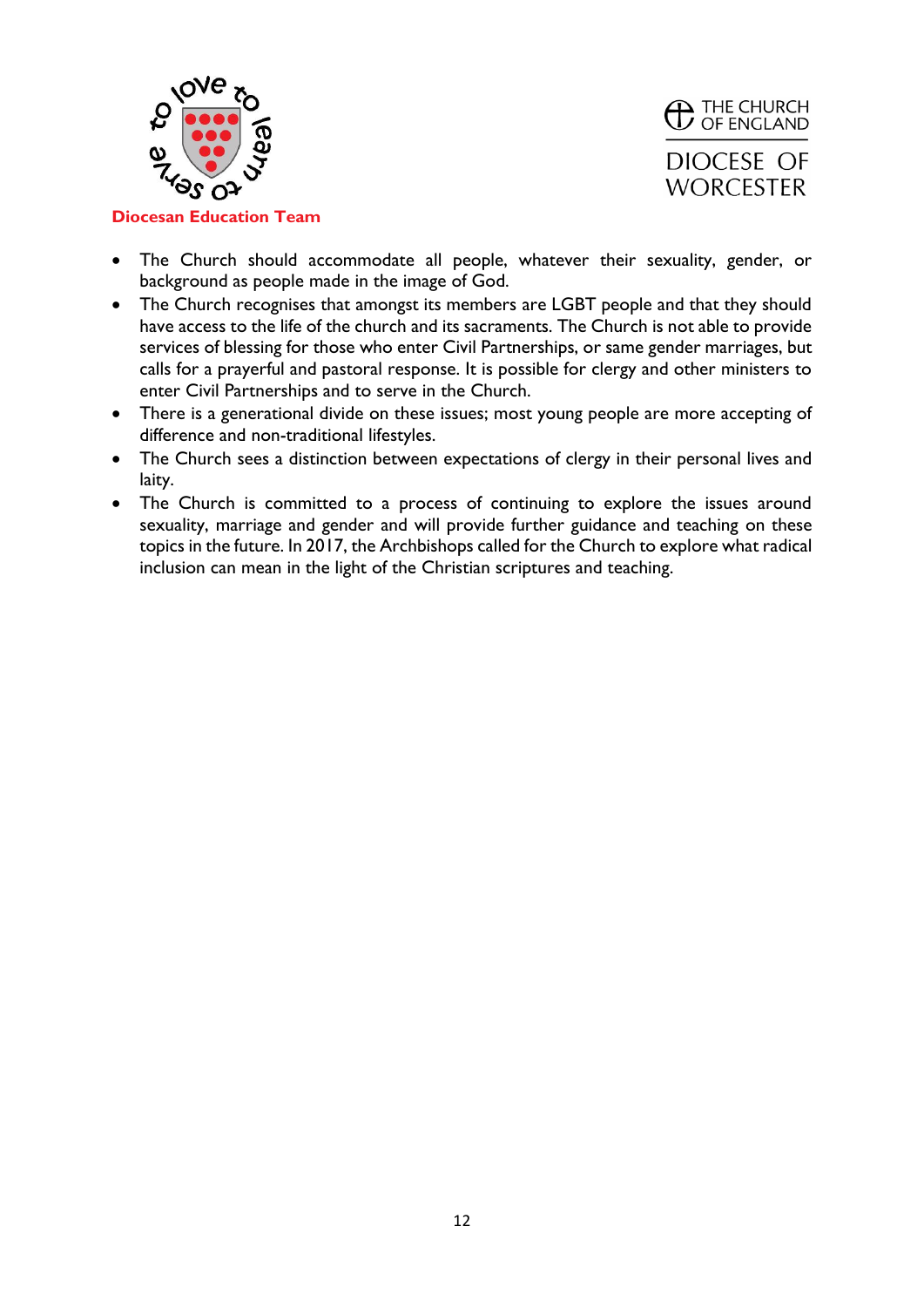



### **Glossary of terms**

It is important to recognise and understand the difference between a person's sex, sexual orientation and gender identity. Lesbian, gay, bisexual and trans (or LGBT) people are often talked about as one group, but there are important differences. There are a wide variety of terms that people can use to describe their sexual orientation and gender identity, and the terms people use may change over time.

| <b>Gender identity</b>    | A person's internal sense of their own gender, whether male, |
|---------------------------|--------------------------------------------------------------|
|                           | female, non-binary, or something else.                       |
| <b>Sex</b>                | Either of the two main categories (male and female) assigned |
|                           | to a person on the basis of primary sex characteristics      |
|                           | (genitalia) and reproductive functions. Sometimes used       |
|                           | interchangeably with 'gender' to mean 'male' or 'female'.    |
| <b>Sexual orientation</b> | A person's emotional, romantic and / or sexual attraction to |
|                           | another person.                                              |

| Terms that some people may use to describe their identity: |                                                               |  |
|------------------------------------------------------------|---------------------------------------------------------------|--|
| <b>Bisexual</b>                                            | Refers to a person who has an emotional and / or sexual       |  |
|                                                            | orientation towards people of more than one gender.           |  |
| Gay                                                        | Refers to a man who has an emotional, romantic and / or       |  |
|                                                            | sexual attraction towards men. Also, a generic term for       |  |
|                                                            | lesbian and gay sexuality – some women define themselves as   |  |
|                                                            | gay rather than as lesbian                                    |  |
| Lesbian                                                    | Refers to a woman who has an emotional, romantic and / or     |  |
|                                                            | sexual attraction towards women.                              |  |
| <b>Homosexual</b>                                          | This might be considered a more medical term used to          |  |
|                                                            | describe someone who has an emotional, romantic and / or      |  |
|                                                            | sexual orientation towards someone of the same gender. The    |  |
|                                                            | term 'gay' is now more generally used.                        |  |
| <b>Cisgender</b>                                           | Refers to a person whose gender identity is the same as the   |  |
|                                                            | sex they were assigned at birth. Non-trans is also used by    |  |
|                                                            | some people.                                                  |  |
| Non-binary                                                 | An umbrella term for a person who does not identify as male   |  |
|                                                            | or female.                                                    |  |
| <b>Trans</b>                                               | An umbrella term to describe people whose gender is not the   |  |
|                                                            | same as, or does not sit comfortably with, the sex they were  |  |
|                                                            | assigned at birth. Trans people may describe themselves using |  |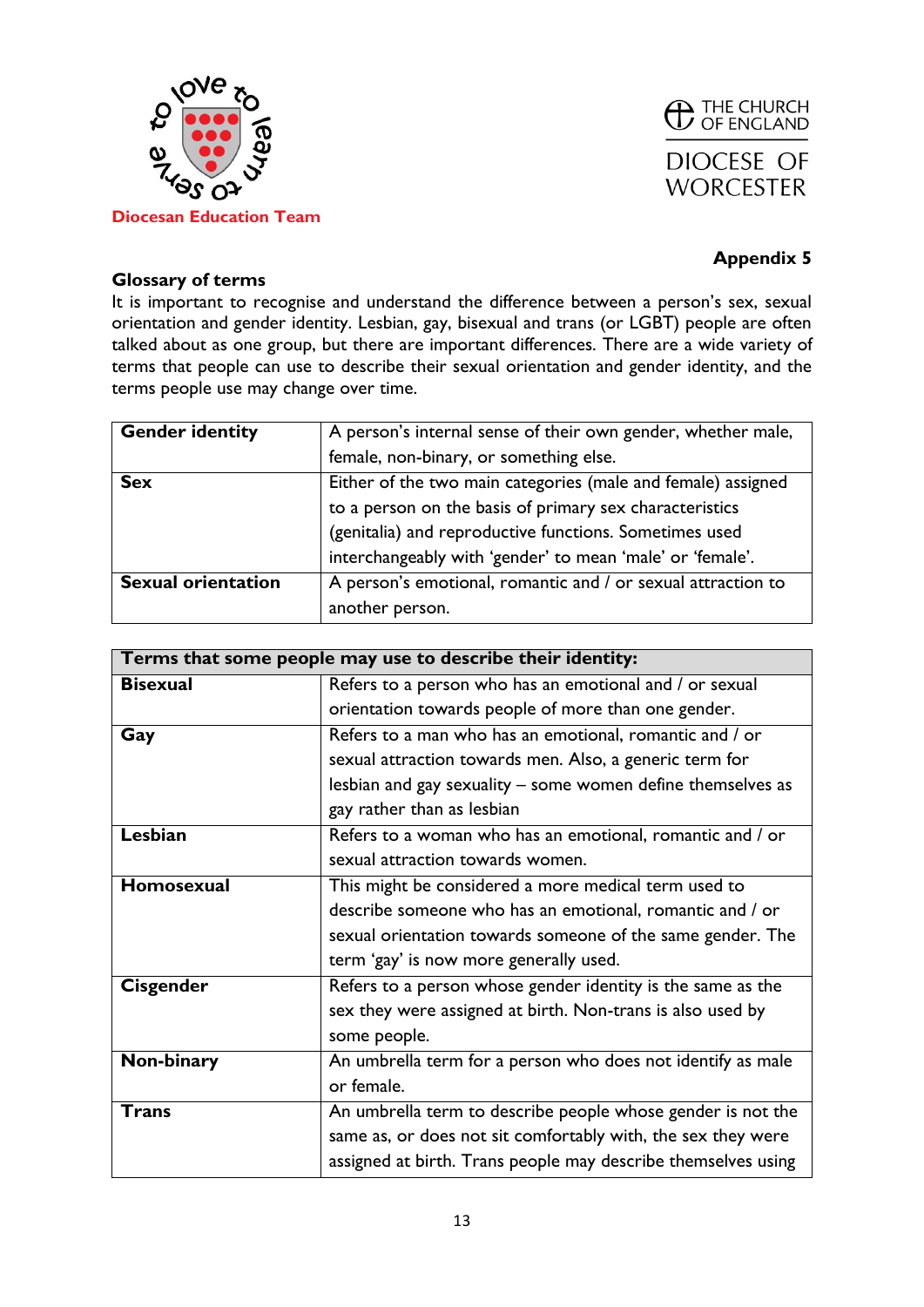



|                    | one or more of a wide variety of terms, including (but not       |
|--------------------|------------------------------------------------------------------|
|                    | limited to) transgender, cross dresser, non-binary, gender       |
|                    | queer.                                                           |
| Transgender man    | A term used to describe someone who is assigned female at        |
|                    | birth, but identifies as a man. This may be shortened to 'trans  |
|                    | man', or 'FTM', an abbreviation for 'female-to-male'.            |
| Transgender woman  | A term used to describe someone who is assigned male at          |
|                    | birth, but identifies as a woman. This may be shortened to       |
|                    | 'trans woman', or 'MTF', an abbreviation for 'male-to-female'.   |
| <b>Transsexual</b> | Used in the past as more of a medical term (similarly to         |
|                    | homosexual) to refer to someone who transitioned to live in      |
|                    | the 'opposite' gender to the one assigned at birth. This term is |
|                    | still used by some although many people prefer the term          |
|                    | trans, or transgender.                                           |

| <b>Other terms</b>  |                                                               |
|---------------------|---------------------------------------------------------------|
| <b>LGBT</b>         | An acronym for lesbian, gay, bisexual, trans, queer.          |
| Queer               | In the past, a derogatory term for LGBT individuals. The term |
|                     | has now been reclaimed by LGBT young people in particular     |
|                     | who do not identify with traditional categories around gender |
|                     | identity and sexual orientation, but is still viewed to be    |
|                     | derogatory by some. 'Gender queer' (alongside non-binary)     |
|                     | refers to someone who does not identify within the gender     |
|                     | binary of 'male' or 'female'.                                 |
| Questioning         | The process of exploring your own sexual orientation and / or |
|                     | gender identity.                                              |
| Coming out          | When a person first tells someone / others about their        |
|                     | identity as lesbian, gay, bisexual or trans.                  |
| Gender dysphoria    | Used to describe when a person experiences discomfort or      |
|                     | distress because there is a mismatch between their sex        |
|                     | assigned at birth and their gender identity. This is also the |
|                     | clinical diagnosis for someone who does not feel comfortable  |
|                     | with the gender they were assigned at birth.                  |
| Gender reassignment | Another way of describing a person's transition. To undergo   |
|                     | this usually means to undergo some sort of medical            |
|                     | intervention, but it can also mean changing names, pronouns,  |